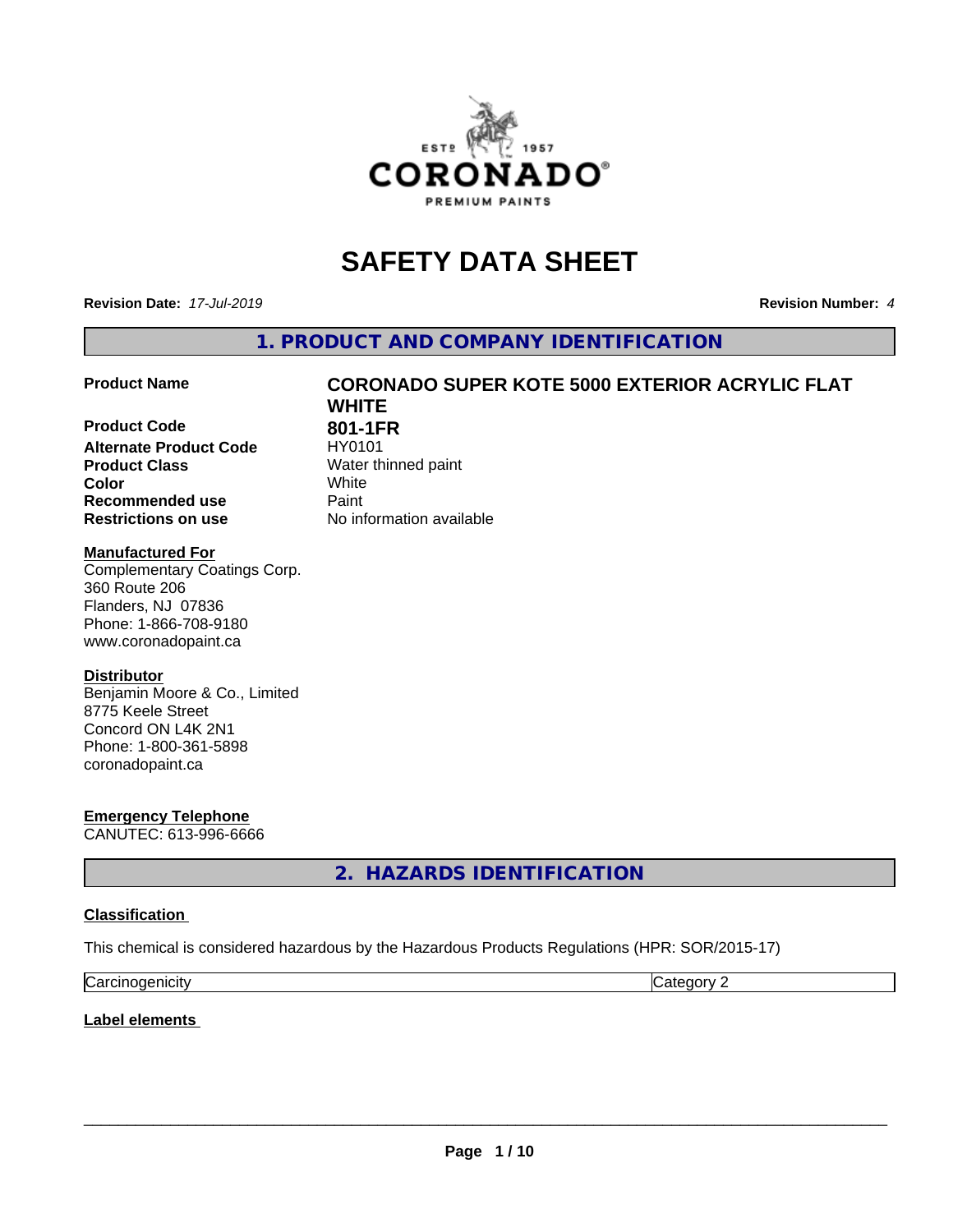#### **Warning**

**Hazard statements** Suspected of causing cancer



**Appearance** liquid **Odor in the original of the original of the original of the original of the original of the original of the original of the original of the original of the original of the original of the original of t** 

#### **Precautionary Statements - Prevention**

Obtain special instructions before use Do not handle until all safety precautions have been read and understood Use personal protective equipment as required

#### **Precautionary Statements - Response**

IF exposed or concerned: Get medical advice/attention

# **Precautionary Statements - Storage**

Store locked up

#### **Precautionary Statements - Disposal**

Dispose of contents/container to an approved waste disposal plant

#### **Other information**

No information available

| <b>Chemical name</b>                                 | <b>CAS No.</b> | Weight-%      | <b>Hazardous Material</b> | Date HMIRA filed and                                             |
|------------------------------------------------------|----------------|---------------|---------------------------|------------------------------------------------------------------|
|                                                      |                |               | registry number           | Information Review Act date exemption granted<br>(if applicable) |
|                                                      |                |               | (HMIRA registry #)        |                                                                  |
| Nepheline syenite                                    | 37244-96-5     | $10 - 30%$    |                           |                                                                  |
| Titanium dioxide                                     | 13463-67-7     | $7 - 13%$     |                           |                                                                  |
| Zinc oxide                                           | 1314-13-2      | - 5%          |                           |                                                                  |
| Propylene glycol                                     | $57 - 55 - 6$  | - 5%          |                           |                                                                  |
| Urea.<br>$N-(3,4$ -dichlorophenyl)-N,N-dim<br>ethvl- | 330-54-1       | $0.1 - 0.25%$ |                           |                                                                  |
| Sodium C14-C16 olefin<br>sulfonate                   | 68439-57-6     | $0.1 - 0.25%$ |                           |                                                                  |

## **3. COMPOSITION INFORMATION ON COMPONENTS**

\_\_\_\_\_\_\_\_\_\_\_\_\_\_\_\_\_\_\_\_\_\_\_\_\_\_\_\_\_\_\_\_\_\_\_\_\_\_\_\_\_\_\_\_\_\_\_\_\_\_\_\_\_\_\_\_\_\_\_\_\_\_\_\_\_\_\_\_\_\_\_\_\_\_\_\_\_\_\_\_\_\_\_\_\_\_\_\_\_\_\_\_\_

\*The exact percentage (concentration) of composition has been withheld as a trade secret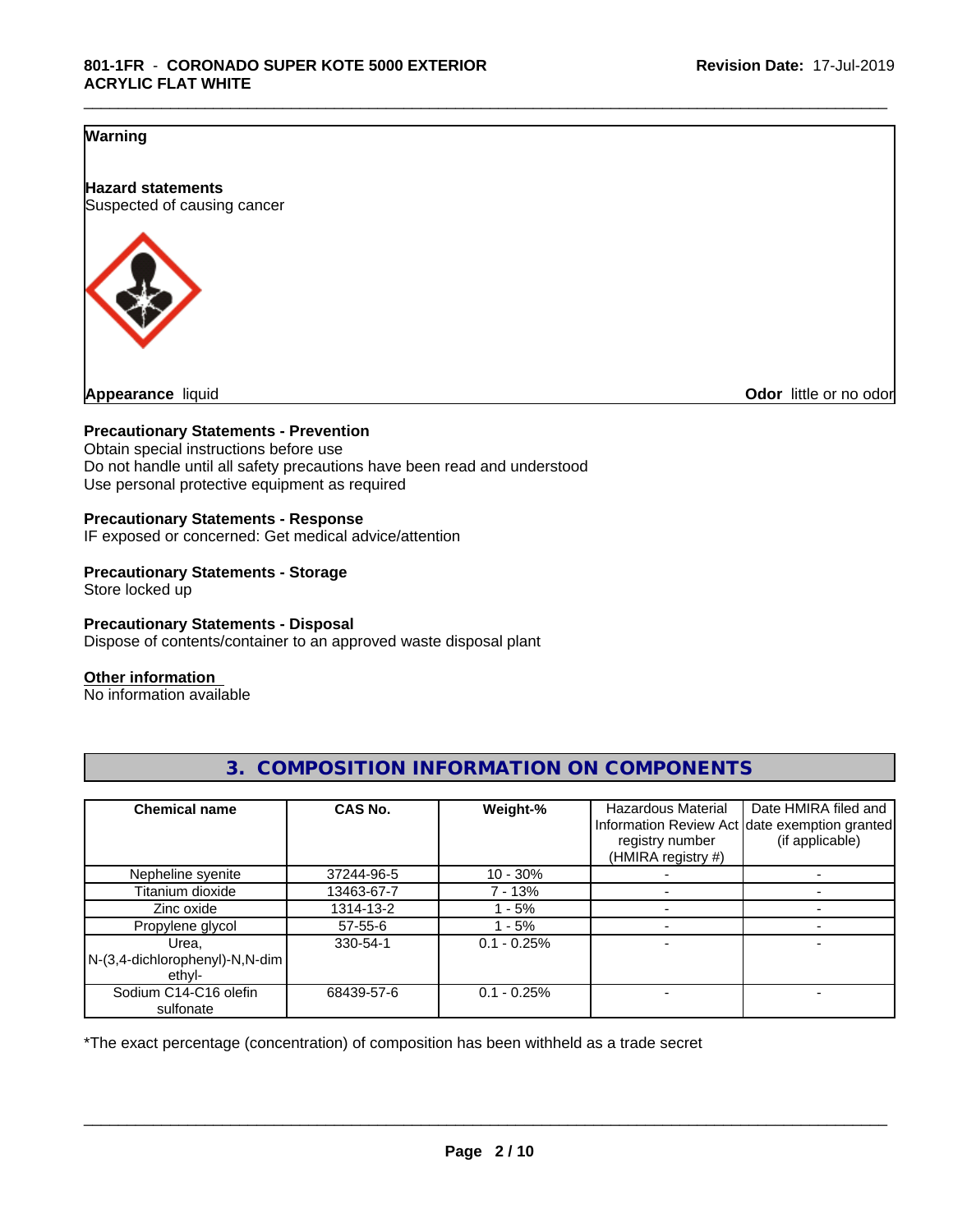|                                                                                  | 4. FIRST AID MEASURES                              |                                                                                                                 |
|----------------------------------------------------------------------------------|----------------------------------------------------|-----------------------------------------------------------------------------------------------------------------|
| <b>General Advice</b>                                                            |                                                    | No hazards which require special first aid measures.                                                            |
| <b>Eye Contact</b>                                                               | minutes and consult a physician.                   | Rinse thoroughly with plenty of water for at least 15                                                           |
| <b>Skin Contact</b>                                                              |                                                    | Wash off immediately with soap and plenty of water while<br>removing all contaminated clothes and shoes.        |
| <b>Inhalation</b>                                                                |                                                    | Move to fresh air. If symptoms persist, call a physician.                                                       |
| Ingestion                                                                        |                                                    | Clean mouth with water and afterwards drink plenty of<br>water. Consult a physician if necessary.               |
| <b>Most Important Symptoms/Effects</b>                                           | None known.                                        |                                                                                                                 |
| <b>Notes To Physician</b>                                                        | Treat symptomatically.                             |                                                                                                                 |
| 5. FIRE-FIGHTING MEASURES                                                        |                                                    |                                                                                                                 |
| <b>Suitable Extinguishing Media</b>                                              |                                                    | Use extinguishing measures that are appropriate to local<br>circumstances and the surrounding environment.      |
| Protective equipment and precautions for firefighters                            | and full protective gear.                          | As in any fire, wear self-contained breathing apparatus<br>pressure-demand, MSHA/NIOSH (approved or equivalent) |
| <b>Specific Hazards Arising From The Chemical</b>                                | extreme heat.                                      | Closed containers may rupture if exposed to fire or                                                             |
| <b>Sensitivity to mechanical impact</b>                                          | No                                                 |                                                                                                                 |
| Sensitivity to static discharge                                                  | No                                                 |                                                                                                                 |
| <b>Flash Point Data</b><br>Flash point (°F)<br>Flash Point (°C)<br><b>Method</b> | Not applicable<br>Not applicable<br>Not applicable |                                                                                                                 |
| <b>Flammability Limits In Air</b>                                                |                                                    |                                                                                                                 |
| Lower flammability limit:<br><b>Upper flammability limit:</b>                    | Not applicable<br>Not applicable                   |                                                                                                                 |
| Flammability: 0<br><b>NFPA</b><br>Health: 1                                      | Instability: 0                                     | Special: Not Applicable                                                                                         |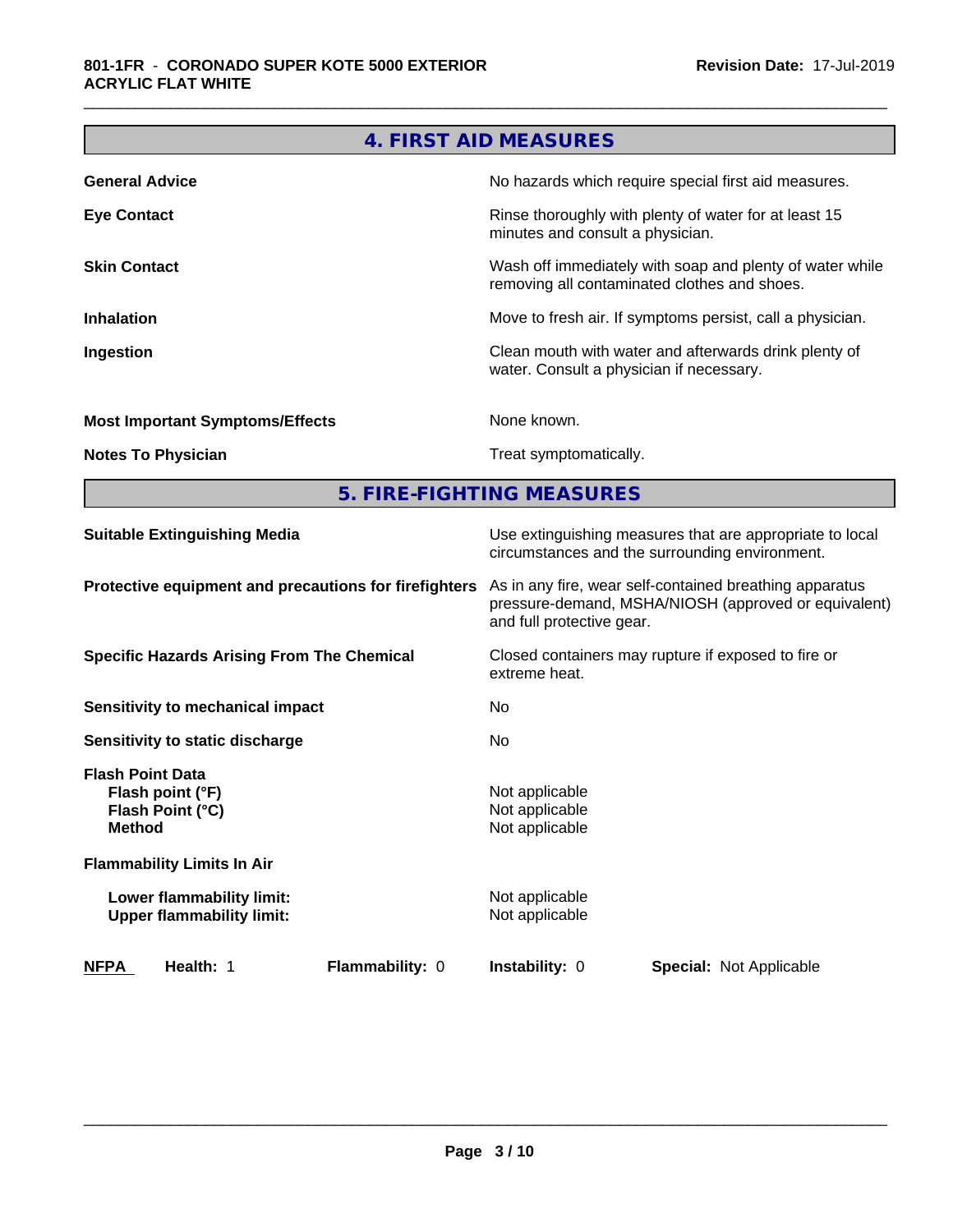#### **NFPA Legend**

- 0 Not Hazardous
- 1 Slightly
- 2 Moderate
- 3 High
- 4 Severe

*The ratings assigned are only suggested ratings, the contractor/employer has ultimate responsibilities for NFPA ratings where this system is used.*

*Additional information regarding the NFPA rating system is available from the National Fire Protection Agency (NFPA) at www.nfpa.org.*

#### **6. ACCIDENTAL RELEASE MEASURES**

**Personal Precautions Avoid contact with skin, eyes and clothing. Ensure** Avoid contact with skin, eyes and clothing. Ensure adequate ventilation.

**Other Information Department Information Department Intervent further leakage or spillage if safe to do so.** 

**Environmental precautions** See Section 12 for additional Ecological Information.

**Methods for Cleaning Up Example 20 Soak** up with inert absorbent material. Sweep up and shovel into suitable containers for disposal.

### **7. HANDLING AND STORAGE**

**Handling Handling Avoid contact with skin, eyes and clothing. Avoid breathing H** vapors, spray mists or sanding dust. In case of insufficient ventilation, wear suitable respiratory equipment.

**Storage** Storage **Keep container tightly closed.** Keep out of the reach of

#### **Incompatible Materials Incompatible Materials No information available**

**8. EXPOSURE CONTROLS/PERSONAL PROTECTION**

children.

#### **Exposure Limits**

| <b>Chemical name</b>                                 | <b>ACGIH TLV</b>                               | <b>Alberta</b>                                         | <b>British Columbia</b>                                | <b>Ontario</b>                                                   | Quebec                                                                  |
|------------------------------------------------------|------------------------------------------------|--------------------------------------------------------|--------------------------------------------------------|------------------------------------------------------------------|-------------------------------------------------------------------------|
| Nepheline syenite                                    | N/E                                            | N/E                                                    | N/E                                                    | 10 mg/m $3$ - TWA                                                | N/E                                                                     |
| Titanium dioxide                                     | 10 mg/m $3$ - TWA                              | 10 mg/m $3$ - TWA                                      | 10 mg/m $3$ - TWA<br>$3 \text{ mg/m}^3$ - TWA          | 10 mg/m $3$ - TWA                                                | 10 mg/m $3$ - TWAEV                                                     |
| Zinc oxide                                           | $2 \text{ mg/m}^3$ - TWA<br>10 $mq/m^3$ - STEL | $2 \text{ mg/m}^3$ - TWA<br>$10 \text{ mg/m}^3$ - STEL | $2 \text{ mg/m}^3$ - TWA<br>$10 \text{ mg/m}^3$ - STEL | $2$ mg/m <sup>3</sup> - TWA<br>10 mg/m $3 -$ STEL                | 10 mg/m $3$ - TWAEV<br>$5 \text{ mg/m}^3$ - TWAEV<br>10 mg/m $3 -$ STEV |
| Propylene glycol                                     | N/E                                            | N/E                                                    | N/E                                                    | 10 mg/m $3$ - TWA<br>50 ppm - TWA<br>155 mg/m <sup>3</sup> - TWA | N/E                                                                     |
| Urea.<br>$N-(3,4$ -dichlorophenyl)-N,N-di<br>methyl- | $10 \text{ mg/m}^3$ - TWA                      | 10 $mq/m3$ - TWA                                       | 10 $mq/m3$ - TWA                                       | 10 mg/m $3$ - TWA                                                | $10 \text{ mg/m}$ <sup>3</sup> - TWAEV                                  |

#### **Legend**

ACGIH - American Conference of Governmental Industrial Hygienists

Alberta - Alberta Occupational Exposure Limits

British Columbia - British Columbia Occupational Exposure Limits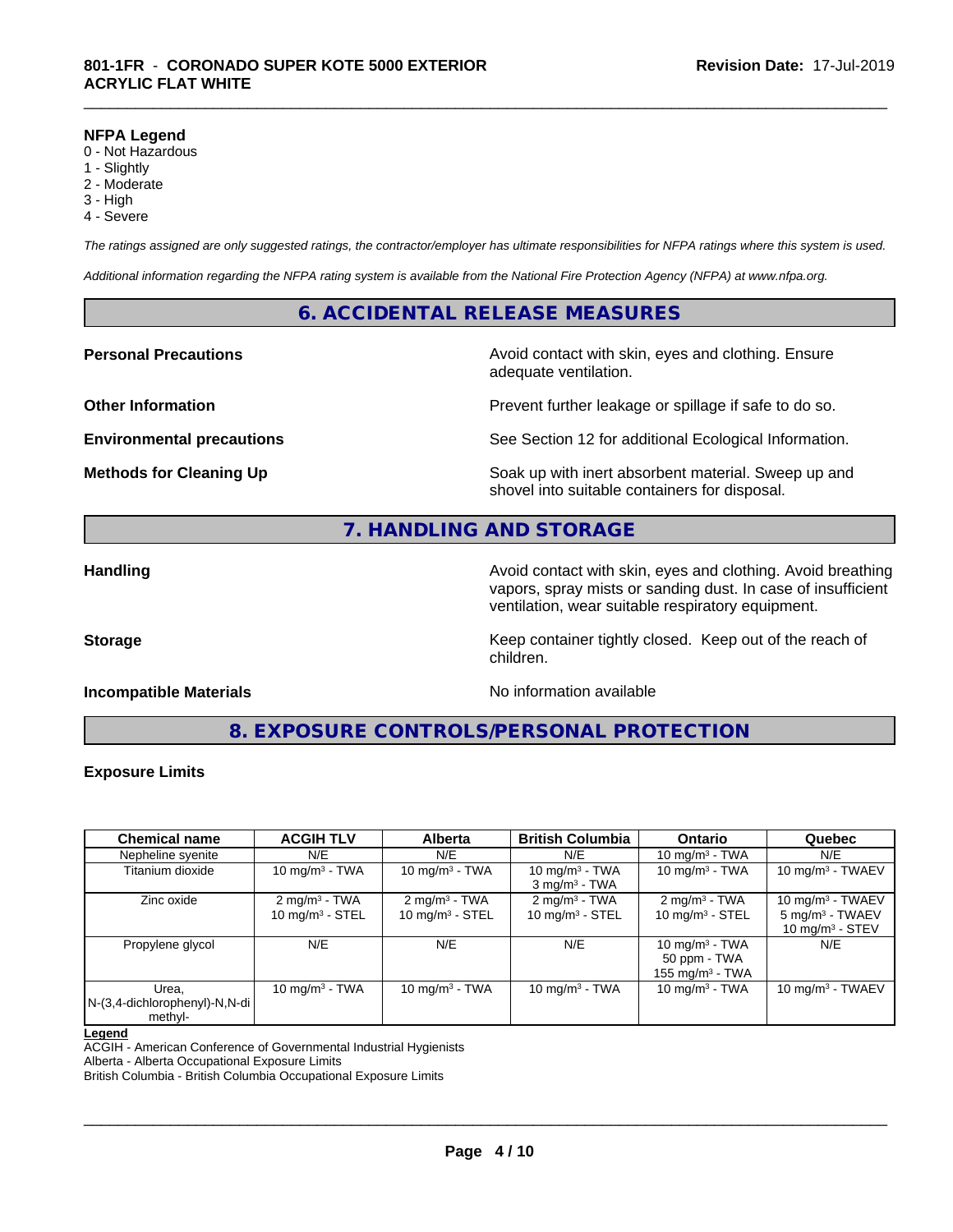Ontario - Ontario Occupational Exposure Limits Quebec - Quebec Occupational Exposure Limits N/E - Not established

**Personal Protective Equipment**<br> **Eye/Face Protection** 

**Engineering Measures Ensure** Ensure adequate ventilation, especially in confined areas.

Safety glasses with side-shields. **Skin Protection Protection Protective gloves and impervious clothing. Respiratory Protection In case of insufficient ventilation wear suitable respiratory** equipment.

**Hygiene Measures Avoid contact with skin, eyes and clothing. Remove and Avoid contact with skin, eyes and clothing. Remove and Avoid contact with skin, eyes and clothing. Remove and** wash contaminated clothing before re-use. Wash thoroughly after handling.

#### **9. PHYSICAL AND CHEMICAL PROPERTIES**

**Appearance** liquid **Odor** little or no odor **Odor Threshold** No information available **Density (lbs/gal)** 10.8 - 11.2 **Specific Gravity** 1.29 - 1.34 **pH** No information available **Viscosity (cps)** No information available in the Most of the Most of the Most of the Most of the Most of the Most of the Most of the Most of the Most of the Most of the Most of the Most of the Most of the Most of the Most **Solubility(ies)** No information available in the solution of the solution of the solution available in the solution of the solution of the solution of the solution of the solution of the solution of the solution of the so **Water solubility Water solubility Water solubility Water solubility Water solubility Water solution Evaporation Rate No information available No information available Vapor pressure** No information available **Vapor density Vapor density No information available Wt. % Solids** 45 - 55 **Vol. % Solids** 30 - 40 **Wt. % Volatiles** 45 - 55 **Vol. % Volatiles** 60 - 70 **VOC Regulatory Limit (g/L)** < 50 **Boiling Point (°F)** 212 **Boiling Point (°C)** 100 **Freezing point (°F)** 32 **Freezing Point (°C)** 0 **Flash point (°F)** Not applicable **Flash Point (°C)** Not applicable **Method** Not applicable Not applicable **Flammability (solid, gas)**<br> **Upper flammability limit:**<br>
Upper flammability limit:<br>  $\begin{array}{ccc}\n\bullet & \bullet & \bullet \\
\bullet & \bullet & \bullet\n\end{array}$ **Upper flammability limit: Lower flammability limit:** Not applicable **Autoignition Temperature (°F)**<br> **Autoignition Temperature (°C)** No information available **Autoignition Temperature (°C) Decomposition Temperature (°F)** No information available **Decomposition Temperature (°C)** No information available **Partition coefficient Compared 2012 No information available** 

\_\_\_\_\_\_\_\_\_\_\_\_\_\_\_\_\_\_\_\_\_\_\_\_\_\_\_\_\_\_\_\_\_\_\_\_\_\_\_\_\_\_\_\_\_\_\_\_\_\_\_\_\_\_\_\_\_\_\_\_\_\_\_\_\_\_\_\_\_\_\_\_\_\_\_\_\_\_\_\_\_\_\_\_\_\_\_\_\_\_\_\_\_

### **10. STABILITY AND REACTIVITY**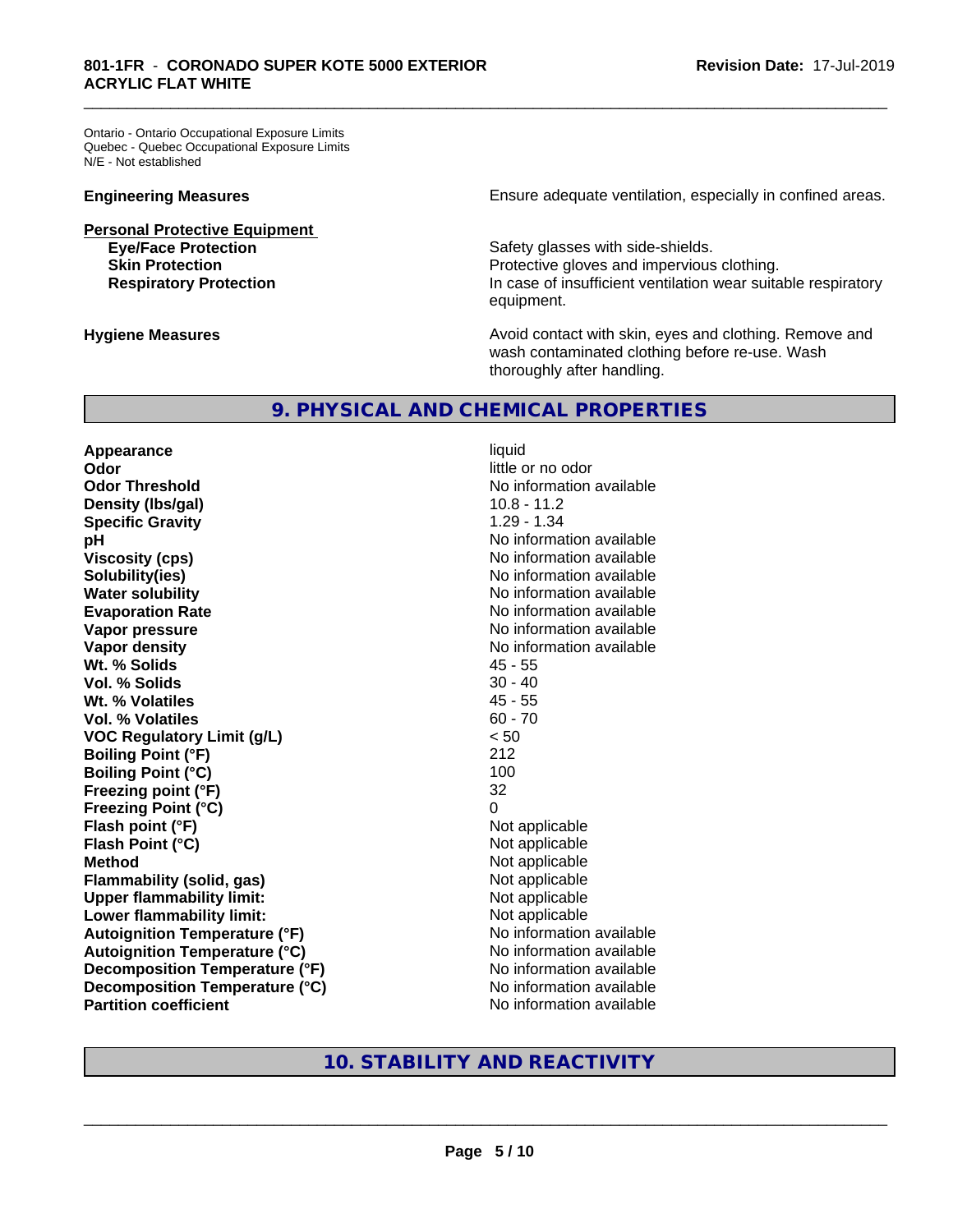| <b>Reactivity</b>                       | Not Applicable                           |
|-----------------------------------------|------------------------------------------|
| <b>Chemical Stability</b>               | Stable under normal conditions.          |
| <b>Conditions to avoid</b>              | Prevent from freezing.                   |
| <b>Incompatible Materials</b>           | No materials to be especially mentioned. |
| <b>Hazardous Decomposition Products</b> | None under normal use.                   |
| Possibility of hazardous reactions      | None under normal conditions of use.     |

### **11. TOXICOLOGICAL INFORMATION**

#### **Product Information Information on likely routes of exposure**

**Principal Routes of Exposure** Eye contact, skin contact and inhalation.

**Acute Toxicity<br>Product Information** 

**No information available** 

#### **<u>Symptoms related to the physical, chemical and toxicological characteristics</u>**

**Symptoms** No information available

#### **Delayed and immediate effects as well as chronic effects from short and long-term exposure**

#### **Numerical measures of toxicity**

**The following values are calculated based on chapter 3.1 of the GHS document**

**ATEmix (oral)** 22929 mg/kg **ATEmix (dermal)** 1874580 mg/kg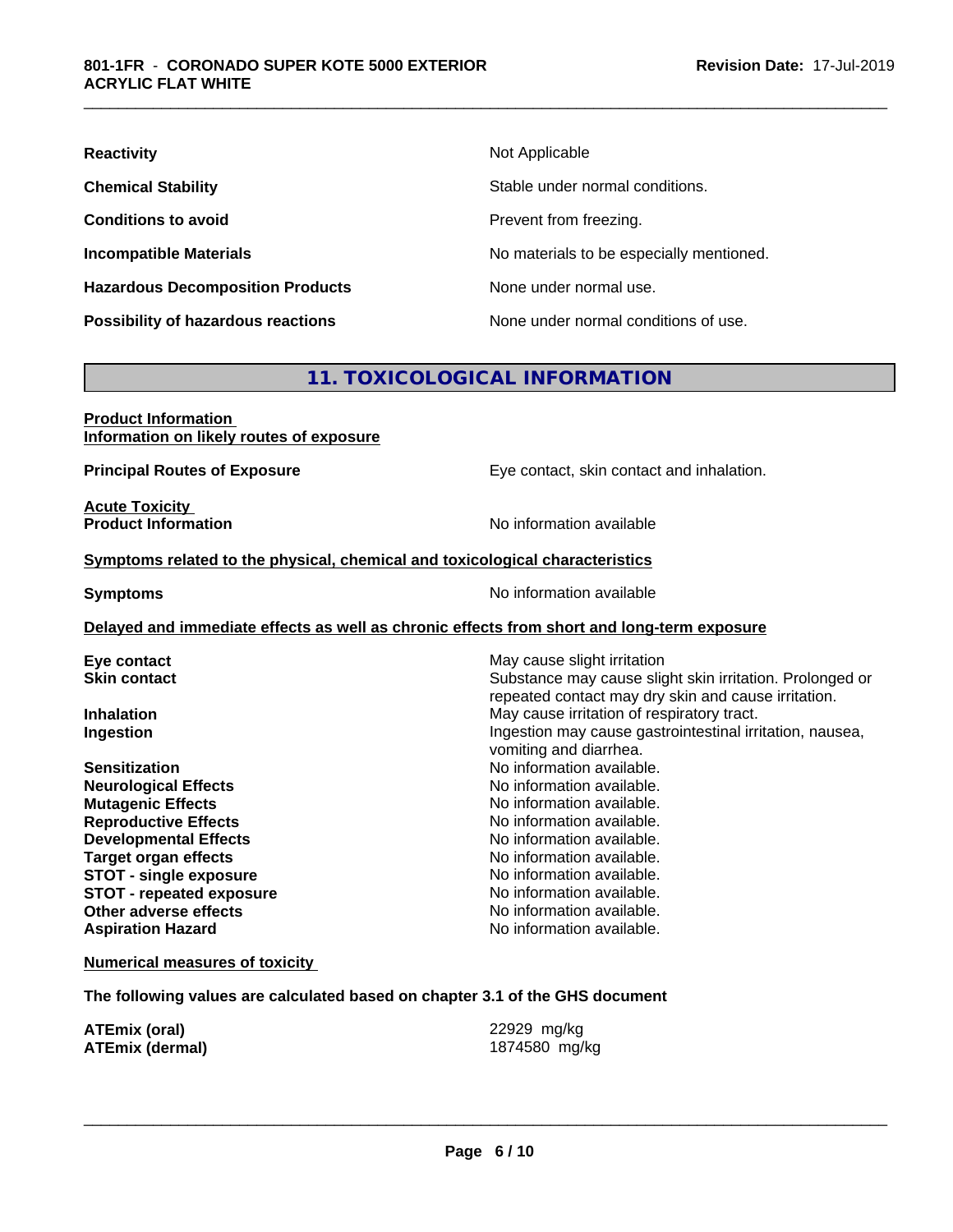#### **Component Information**

| Chemical name                            | Oral LD50             | Dermal LD50                                                       | <b>Inhalation LC50</b> |
|------------------------------------------|-----------------------|-------------------------------------------------------------------|------------------------|
| Titanium dioxide                         | $> 10000$ mg/kg (Rat) |                                                                   |                        |
| 13463-67-7                               |                       |                                                                   |                        |
| Zinc oxide                               | $>$ 5000 mg/kg (Rat)  |                                                                   |                        |
| 1314-13-2                                |                       |                                                                   |                        |
| Propylene glycol                         | $= 20$ g/kg (Rat)     | $= 20800$ mg/kg (Rabbit)                                          |                        |
| $57 - 55 - 6$                            |                       |                                                                   |                        |
| Urea.                                    |                       | = 4990 mg/kg (Rat) = 1017 mg/kg > 2000 mg/kg (Rat) > 5 g/kg (Rat) | $> 0.265$ mg/L (Rat)   |
| $[N-(3,4-dichloropheny) - N,N-dimethyl]$ | Rat )                 |                                                                   |                        |
|                                          |                       |                                                                   |                        |
| 330-54-1                                 |                       |                                                                   |                        |
| Sodium C14-C16 olefin sulfonate          | $= 2310$ mg/kg (Rat)  | $= 6300$ mg/kg (Rabbit)                                           |                        |
| 68439-57-6                               |                       |                                                                   |                        |

\_\_\_\_\_\_\_\_\_\_\_\_\_\_\_\_\_\_\_\_\_\_\_\_\_\_\_\_\_\_\_\_\_\_\_\_\_\_\_\_\_\_\_\_\_\_\_\_\_\_\_\_\_\_\_\_\_\_\_\_\_\_\_\_\_\_\_\_\_\_\_\_\_\_\_\_\_\_\_\_\_\_\_\_\_\_\_\_\_\_\_\_\_

#### **Carcinogenicity**

*The information below indicateswhether each agency has listed any ingredient as a carcinogen:.*

| <b>Chemical name</b> | <b>IARC</b>                     | <b>NTP</b> |
|----------------------|---------------------------------|------------|
|                      | 2B<br>Possible Human Carcinogen |            |
| 'Titanium<br>dioxide |                                 |            |

• Although IARC has classified titanium dioxide as possibly carcinogenic to humans (2B), their summary concludes: "No significant exposure to titanium dioxide is thought to occur during the use of products in which titanium dioxide is bound to other materials, such as paint."

#### **Legend**

IARC - International Agency for Research on Cancer NTP - National Toxicity Program OSHA - Occupational Safety & Health Administration

**12. ECOLOGICAL INFORMATION**

#### **Ecotoxicity Effects**

The environmental impact of this product has not been fully investigated.

#### **Product Information**

#### **Acute Toxicity to Fish**

No information available

#### **Acute Toxicity to Aquatic Invertebrates**

No information available

#### **Acute Toxicity to Aquatic Plants**

No information available

#### **Persistence / Degradability**

No information available.

#### **Bioaccumulation**

There is no data for this product.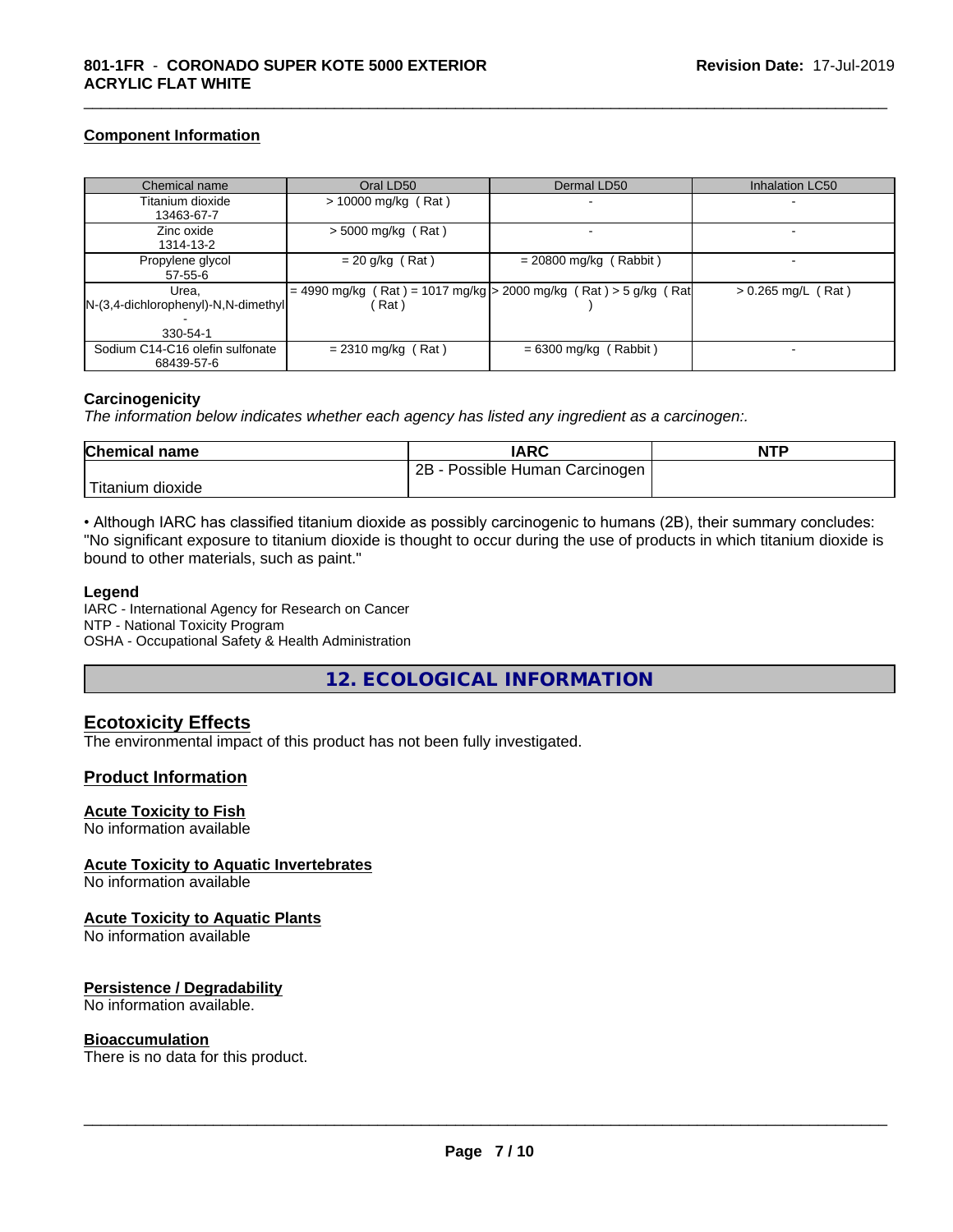#### **Mobility in Environmental Media**

No information available.

#### **Ozone**

No information available

#### **Component Information**

#### **Acute Toxicity to Fish**

Titanium dioxide  $LC50:$  > 1000 mg/L (Fathead Minnow - 96 hr.) Propylene glycol LC50: 710 mg/L (Fathead Minnow - 96 hr.) Urea, N-(3,4-dichlorophenyl)-N,N-dimethyl- LC50: 3.5 mg/L (Rainbow Trout - 96 hr.)

#### **Acute Toxicity to Aquatic Invertebrates**

Propylene glycol EC50: > 10000 mg/L (Daphnia magna - 24 hr.)

#### **Acute Toxicity to Aquatic Plants**

No information available

**13. DISPOSAL CONSIDERATIONS**

**Waste Disposal Method Dispose of in accordance with federal, state, provincial,** and local regulations. Local requirements may vary, consult your sanitation department or state-designated environmental protection agency for more disposal options.

**14. TRANSPORT INFORMATION**

**TDG** Not regulated

\_\_\_\_\_\_\_\_\_\_\_\_\_\_\_\_\_\_\_\_\_\_\_\_\_\_\_\_\_\_\_\_\_\_\_\_\_\_\_\_\_\_\_\_\_\_\_\_\_\_\_\_\_\_\_\_\_\_\_\_\_\_\_\_\_\_\_\_\_\_\_\_\_\_\_\_\_\_\_\_\_\_\_\_\_\_\_\_\_\_\_\_\_

**ICAO / IATA** Not regulated

**IMDG / IMO** Not regulated

 $\overline{\phantom{a}}$  ,  $\overline{\phantom{a}}$  ,  $\overline{\phantom{a}}$  ,  $\overline{\phantom{a}}$  ,  $\overline{\phantom{a}}$  ,  $\overline{\phantom{a}}$  ,  $\overline{\phantom{a}}$  ,  $\overline{\phantom{a}}$  ,  $\overline{\phantom{a}}$  ,  $\overline{\phantom{a}}$  ,  $\overline{\phantom{a}}$  ,  $\overline{\phantom{a}}$  ,  $\overline{\phantom{a}}$  ,  $\overline{\phantom{a}}$  ,  $\overline{\phantom{a}}$  ,  $\overline{\phantom{a}}$ 

### **15. REGULATORY INFORMATION**

### **International Inventories**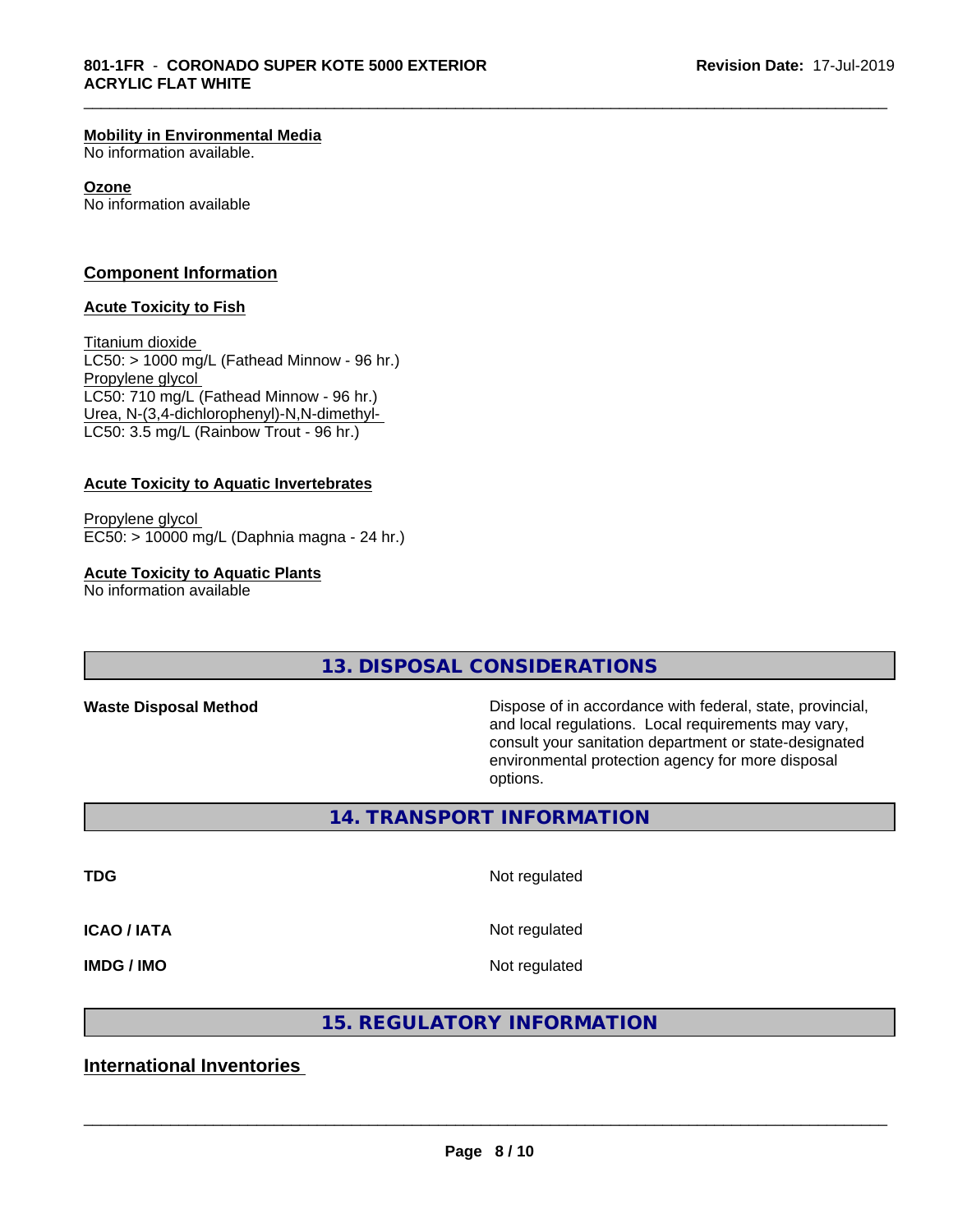| <b>TSCA: United States</b> | Yes - All components are listed or exempt. |
|----------------------------|--------------------------------------------|
| <b>DSL: Canada</b>         | Yes - All components are listed or exempt. |

#### **National Pollutant Release Inventory (NPRI)**

#### **NPRI Parts 1- 4**

This product contains the following Parts 1-4 NPRI chemicals:

*None*

#### **NPRI Part 5**

This product contains the following NPRI Part 5 Chemicals:

*None*

#### **WHMIS Regulatory Status**

This product has been classified in accordance with the hazard criteria of the Hazardous Products Regulations (HPR) and the SDS contains all the information required by the HPR.

\_\_\_\_\_\_\_\_\_\_\_\_\_\_\_\_\_\_\_\_\_\_\_\_\_\_\_\_\_\_\_\_\_\_\_\_\_\_\_\_\_\_\_\_\_\_\_\_\_\_\_\_\_\_\_\_\_\_\_\_\_\_\_\_\_\_\_\_\_\_\_\_\_\_\_\_\_\_\_\_\_\_\_\_\_\_\_\_\_\_\_\_\_

| <b>16. OTHER INFORMATION</b>                                                                                                                                                                                |            |                                                                            |                      |                                                                                                                                               |
|-------------------------------------------------------------------------------------------------------------------------------------------------------------------------------------------------------------|------------|----------------------------------------------------------------------------|----------------------|-----------------------------------------------------------------------------------------------------------------------------------------------|
| HMIS -                                                                                                                                                                                                      | Health: 1* | <b>Flammability: 0</b>                                                     | <b>Reactivity: 0</b> | $PPE: -$                                                                                                                                      |
| <b>HMIS Legend</b><br>0 - Minimal Hazard<br>1 - Slight Hazard<br>2 - Moderate Hazard<br>3 - Serious Hazard<br>4 - Severe Hazard<br>* - Chronic Hazard<br>present under the actual normal conditions of use. |            | X - Consult your supervisor or S.O.P. for "Special" handling instructions. |                      | Note: The PPE rating has intentionally been left blank. Choose appropriate PPE that will protect employees from the hazards the material will |

*Caution: HMISÒ ratings are based on a 0-4 rating scale, with 0 representing minimal hazards or risks, and 4 representing significant hazards or risks. Although HMISÒ ratings are not required on MSDSs under 29 CFR 1910.1200, the preparer, has chosen to provide them. HMISÒ ratings are to be used only in conjunction with a fully implemented HMISÒ program by workers who have received appropriate HMISÒ training. HMISÒ is a registered trade and service mark of the NPCA. HMISÒ materials may be purchased exclusively from J. J. Keller (800) 327-6868.*

 **WARNING!** If you scrape, sand, or remove old paint, you may release lead dust. LEAD IS TOXIC. EXPOSURE TO LEAD DUST CAN CAUSE SERIOUS ILLNESS, SUCH AS BRAIN DAMAGE, ESPECIALLY IN CHILDREN. PREGNANT WOMEN SHOULD ALSO AVOID EXPOSURE.Wear a NIOSH approved respirator to control lead exposure. Clean up carefully with a HEPA vacuum and a wet mop. Before you start, find out how to protect yourself and your family by logging onto Health Canada @

http://www.hc-sc.gc.ca/ewh-semt/contaminants/lead-plomb/asked\_questions-questions\_posees-eng.php.

**Prepared By** Product Stewardship Department Benjamin Moore & Co.